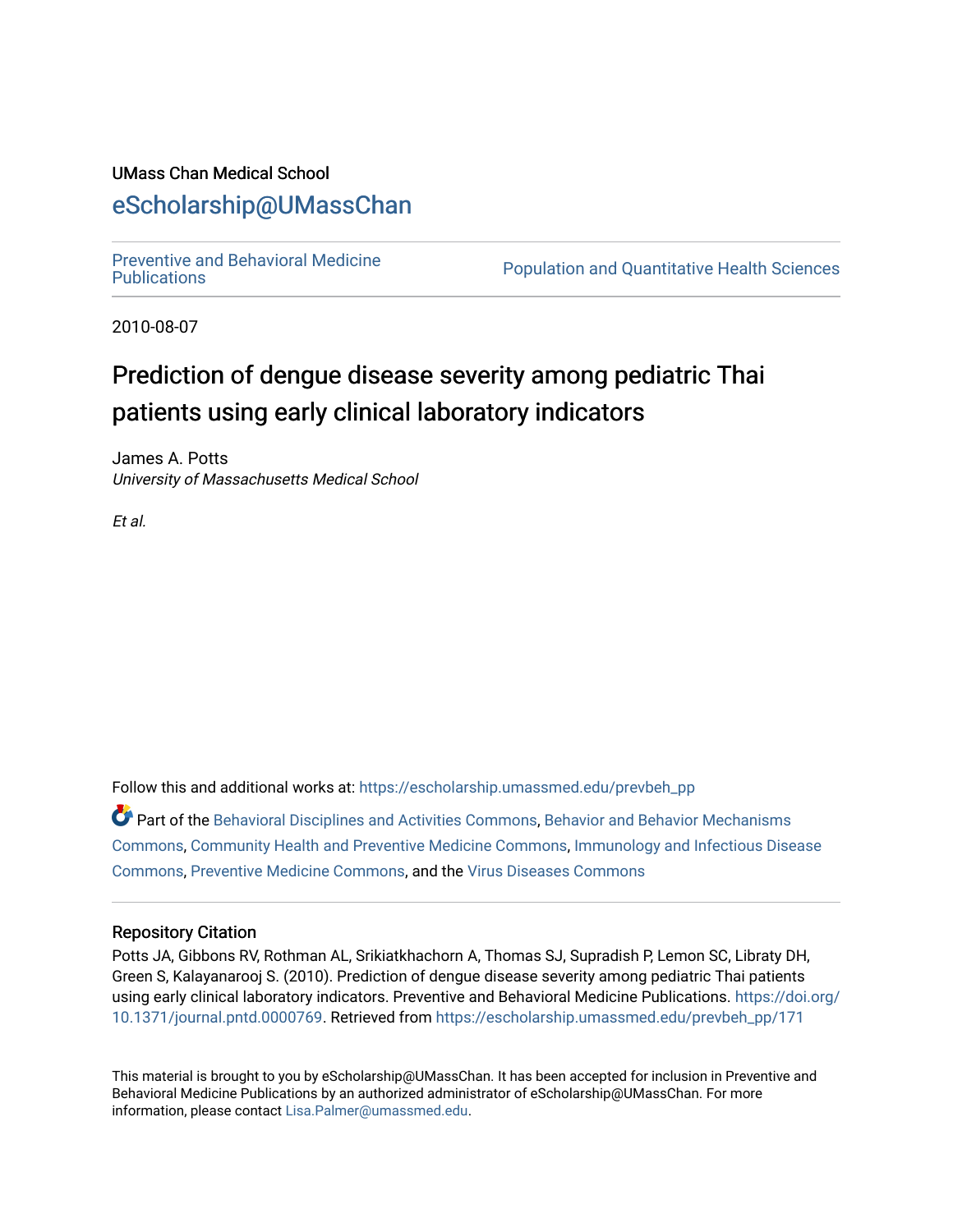# Prediction of Dengue Disease Severity among Pediatric Thai Patients Using Early Clinical Laboratory Indicators

# James A. Potts<sup>1</sup>, Robert V. Gibbons<sup>2</sup>, Alan L. Rothman<sup>1</sup>, Anon Srikiatkhachorn<sup>1</sup>, Stephen J. Thomas<sup>2</sup>, Pra-on Supradish<sup>3</sup>, Stephenie C. Lemon<sup>4</sup>, Daniel H. Libraty<sup>1</sup>, Sharone Green<sup>1</sup>\*, Siripen Kalayanarooj<sup>3</sup>

1 Center for Infectious Disease and Vaccine Research, University of Massachusetts Medical School, Worcester, Massachusetts, United States of America, 2 Department of Virology, Armed Forces Research Institute of Medical Sciences, Bangkok, Thailand, 3Queen Sirikit National Institute of Child Health, Bangkok, Thailand, 4Division of Preventive and Behavioral Medicine, University of Massachusetts Medical School, Worcester, Massachusetts, United States of America

# Abstract

Background: Dengue virus is endemic in tropical and sub-tropical resource-poor countries. Dengue illness can range from a nonspecific febrile illness to a severe disease, Dengue Shock Syndrome (DSS), in which patients develop circulatory failure. Earlier diagnosis of severe dengue illnesses would have a substantial impact on the allocation of health resources in endemic countries.

Methods and Findings: We compared clinical laboratory findings collected within 72 hours of fever onset from a prospective cohort children presenting to one of two hospitals (one urban and one rural) in Thailand. Classification and regression tree analysis was used to develop diagnostic algorithms using different categories of dengue disease severity to distinguish between patients at elevated risk of developing a severe dengue illness and those at low risk. A diagnostic algorithm using WBC count, percent monocytes, platelet count, and hematocrit achieved 97% sensitivity to identify patients who went on to develop DSS while correctly excluding 48% of non-severe cases. Addition of an indicator of severe plasma leakage to the WHO definition led to 99% sensitivity using WBC count, percent neutrophils, AST, platelet count, and age.

Conclusions: This study identified two easily applicable diagnostic algorithms using early clinical indicators obtained within the first 72 hours of illness onset. The algorithms have high sensitivity to distinguish patients at elevated risk of developing severe dengue illness from patients at low risk, which included patients with mild dengue and other non-dengue febrile illnesses. Although these algorithms need to be validated in other populations, this study highlights the potential usefulness of specific clinical indicators early in illness.

Citation: Potts JA, Gibbons RV, Rothman AL, Srikiatkhachorn A, Thomas SJ, et al. (2010) Prediction of Dengue Disease Severity among Pediatric Thai Patients Using Early Clinical Laboratory Indicators. PLoS Negl Trop Dis 4(8): e769. doi:10.1371/journal.pntd.0000769

Editor: Scott B. Halstead, Pediatric Dengue Vaccine Initiative, United States of America

Received December 14, 2009; Accepted June 21, 2010; Published August 3, 2010

This is an open-access article distributed under the terms of the Creative Commons Public Domain declaration which stipulates that, once placed in the public domain, this work may be freely reproduced, distributed, transmitted, modified, built upon, or otherwise used by anyone for any lawful purpose.

Funding: This work was supported by National Institutes of Health Grant NIH-P01AI34533, Centers for Disease Control and Prevention Office of the Director Grant 1R36CK00123-01 (to J.A.P.), and the Military Infectious Disease Research Program. The opinions or assertions contained herein are the private ones of the authors and are not to be construed as official or reflecting the view of the U.S. Government. The funders had no role in the study design, data collection, analysis, decision to publish or preparation of the manuscript.

Competing Interests: The authors have declared that no competing interests exist.

\* E-mail: Sharone.Green@umassmed.edu

# Introduction

Dengue fever (DF) and dengue hemorrhagic fever (DHF), the more severe form of dengue illness, are re-emerging viral diseases [1]. Dengue is endemic in countries in tropical and subtropical areas. Dengue viruses are transmitted through the bite of an infected mosquito [2]. Illnesses caused by dengue viruses can range from a nonspecific febrile illness, as in most DF cases, to more severe illness with bleeding, thrombocytopenia, and plasma leakage, in cases of DHF [3]. DHF with circulatory failure defines DHF grades 3 and 4, also termed dengue shock syndrome (DSS) [3]. However, strict adherence to WHO criteria for diagnosis of DHF has been difficult and some researchers have established different categories of severe dengue illnesses [4–7].

Dengue has a substantial economic impact in developing countries [8,9]. Individuals and families are impacted by lost wages, cost of seeking care, cost of treatment, missed school, and extended effects of recovery [8–12]. Prevention and control

strategies have been poorly implemented or unsustained and thus largely ineffective [13,14].

Currently, there is no licensed vaccine or anti-viral against dengue. The treatment for patients with suspected dengue is supportive care consisting of rehydration and anti-pyretics [3]. Patients with suspected dengue are often hospitalized for close monitoring. Plasma leakage occurs around the time of defervescence. Prior to this critical phase, it has proven difficult to differentiate mild vs. severe dengue illness. Ideally, only severe cases of DF and DHF should be hospitalized. However, there are no diagnostic/prognostic tools available to distinguish severe dengue from non-severe dengue or other febrile illness (OFI) at early stages of illness. Such tools could improve clinical practice by decreasing the number of un-needed hospitalizations, improving utilization of limited hospital resources to treat more severely ill patients, improving outcomes of severely ill patients by administering needed care earlier, and improving the capability of physicians in developing or rural areas to make a more accurate early diagnosis.

PLOS NEGLECTED<br>PLOS TROPICAL DISEASES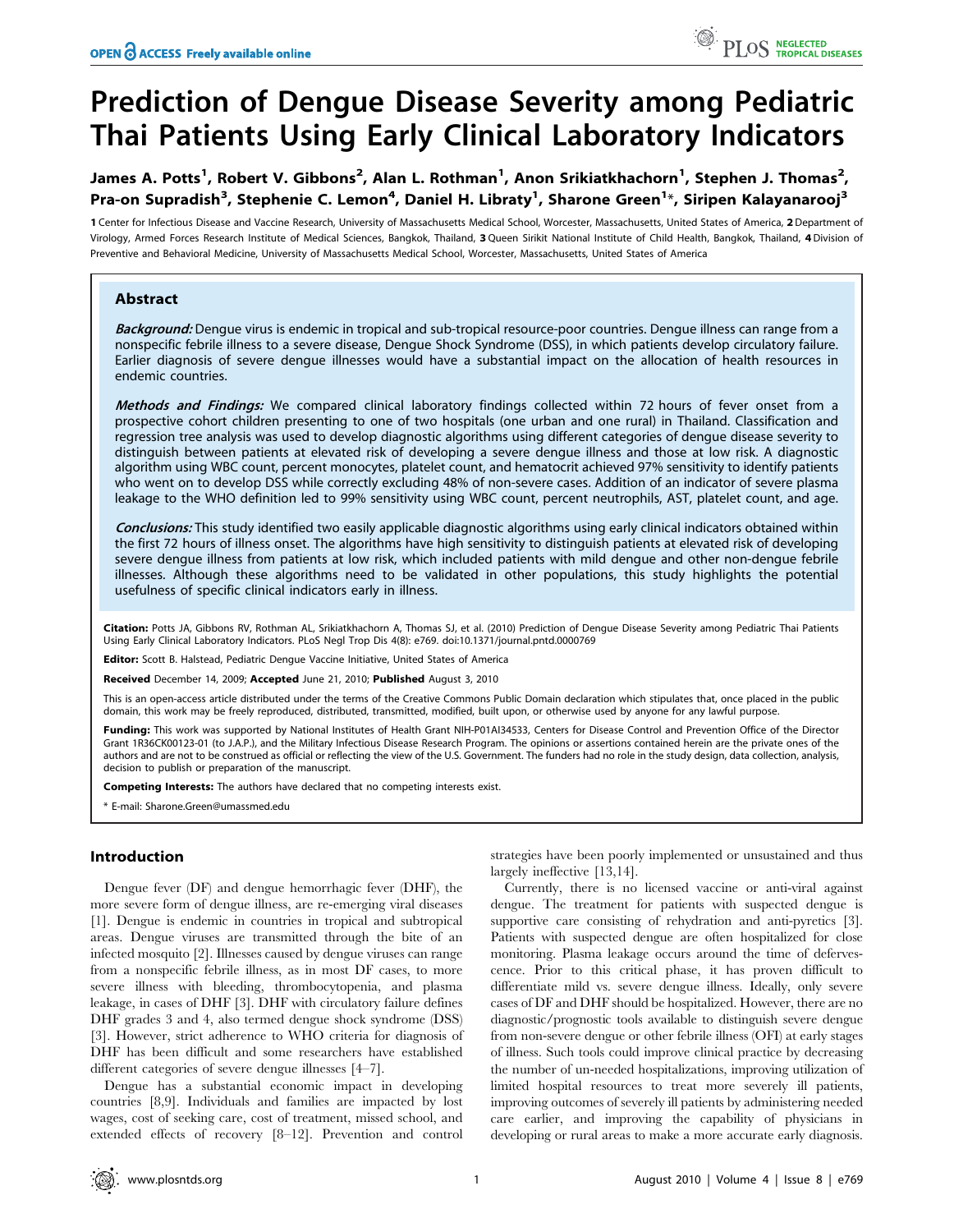#### Author Summary

Patients with severe dengue illness typically develop complications in the later stages of illness, making early clinical management of all patients with suspected dengue infection difficult. An early prediction tool to identify which patients will have a severe dengue illness will improve the utilization of limited hospital resources in dengue endemic regions. We performed classification and regression tree (CART) analysis to establish predictive algorithms of severe dengue illness. Using a Thai hospital pediatric cohort of patients presenting within the first 72 hours of a suspected dengue illness, we developed diagnostic decision algorithms using simple clinical laboratory data obtained on the day of presentation. These algorithms correctly classified near 100% of patients who developed a severe dengue illness while excluding upwards of 50% of patients with mild dengue or other febrile illnesses. Our algorithms utilized white blood cell counts, percent white blood cell differentials, platelet counts, elevated aspartate aminotransferase, hematocrit, and age. If these algorithms can be validated in other regions and age groups, they will help in the clinical management of patients with suspected dengue illness who present within the first three days of fever onset.

We conducted a prospective study of Thai children with acute febrile illness, consistent with dengue, enrolled from an early stage of illness onset [15]. We applied classification and regression tree (CART) analysis to this dataset to distinguish patients with severe dengue illness from those with mild dengue illness and OFI. CART was used to establish a diagnostic decision tree using clinical laboratory variables and patient characteristics collected at presentation.

#### Methods

### Study Setting

A longitudinal observational study was conducted at two hospitals in Thailand: (1) the Queen Sirikit National Institute of Child Health (QSNICH) in Bangkok during 1994–97, 1999–2002, and 2004–07, and (2) the Kamphaeng Phet Provincial Hospital (KPPH) in the Kamphaeng Phet providence in a rural northern section of Thailand during 1994–97. The study methods have been described in detail elsewhere [15]. In brief, children between the ages of six months and 15 years presenting with temperature  $\geq 38^{\circ}$ C for no more than 72 hours and no localizing symptoms were identified in the outpatient department or on the hospital ward were eligible for enrollment with parental consent. Exclusion criteria included: signs of shock at presentation, chronic illness, or an initial alternate non-dengue diagnosis. All subjects were admitted to the hospital and monitored until 24 hours after defervescence. Fluid management (oral rehydration or intravenous fluid) was guided by the ward physician based upon clinical necessity. The study protocol was approved by the Institutional Review Boards of all participating institutions.

A blood sample was obtained on the day of enrollment and daily thereafter until discharge or for a maximum of five consecutive blood collections. Serological assays (IgM/IgG ELISA and hemagglutination inhibition assay), virus isolation, and/or RT-PCR were used to confirm all dengue cases. Patients were observed and daily clinical and laboratory measurements were recorded using standardized data collection forms.

After defervescence (2 consecutive temperatures below  $38^{\circ}$ C), serial finger-stick hematocrits were measured to capture hemoconcentration. A right lateral decubitus chest x-ray was taken the day following defervescence and a pleural effusion index (PEI) was measured as  $100 \times (maximum \ width \ of \ right \ plevant \ effusion)$ / (maximum width of right hemithorax). After completion of the case record, a single expert physician (author S.N.), who was not directly involved in patient care, assigned a final diagnosis of DF, DHF, or OFI based upon chart review following WHO guidelines [3].

#### Categories of Dengue Illness Severity

Given that not all DHF cases are severe and not all DF cases are mild, we applied several different categories of dengue disease severity using data from each patient's entire hospital course : (1) dengue shock syndrome (DSS, as defined by WHO criteria); (2) DSS or  $PEI>15$ ; (3) DSS or required intravenous fluid; (4) DSS or platelet count  $\le$  = 50,000 anytime during illness; (5) DSS or received fluid intervention (oral or intravenous) in any 24-hour period that exceeded maintenance volume +5% volume deficit [16,17].

#### Clinical Laboratory Variables and Patient Characteristics

The input variables used for establishing each tree were platelet count, hematocrit, WBC count, percent monocytes, percent lymphocytes, percent neutrophils, AST, ALT, tourniquet test  $(+/-)$ , age, and gender, all of which were obtained on the day of presentation.

#### Statistical Analysis

Descriptive characteristics of the study sample were compared using t-tests and Pearson's  $\chi^2$ . CART analysis was performed using SPSS Answer Tree 3.0 software (see Text S1) [18]. CART analysis is a non-parametric analytic tool that has many advantages over logistic regression models, such as its ability to detect interaction between variables used to generate a tree [19,20]. Age, gender, and clinical laboratory data on the day of presentation were used to establish diagnostic decision trees to distinguish between patients with severe dengue illness and those with non-severe illness or OFI. Stopping rules were: (1) no terminal node could contain  $<5\%$  of the original sample size, (2) no more than 5 levels per tree, and (3) a minimum improvement in impurity of .0001.

Additional analyses were performed to examine differences in diagnostic trees according to the day of presentation among the low risk, non-severe group. The final trees selected were those that had minimum misclassification of severe dengue illness in low risk nodes (high sensitivity) and maximum correct classification of nonsevere dengue and OFI in low risk nodes (high specificity). In each terminal node, patients were classified as low risk or elevated risk of severe dengue illness where optimal sensitivity could be achieved. For all analyses, sensitivity was weighted more heavily than specificity by using misclassification cost ratio of 1:10 severe dengue vs. non-severe. Each tree was validated using the k-fold cross validation method [21,22]. We used  $k = 5$  in our analysis.

# Results

# Study Sample

In total, 1384 patients were enrolled in the study. Of these, 1311 had a final diagnosis of DHF, DF, or OFI. Of the remaining 73 patients, 32 had an undetermined diagnosis due to lack of convalescent blood sample for serology, and 41 had a presumed non-viral infection. An additional 81 patients (28 DHF, 20 DF,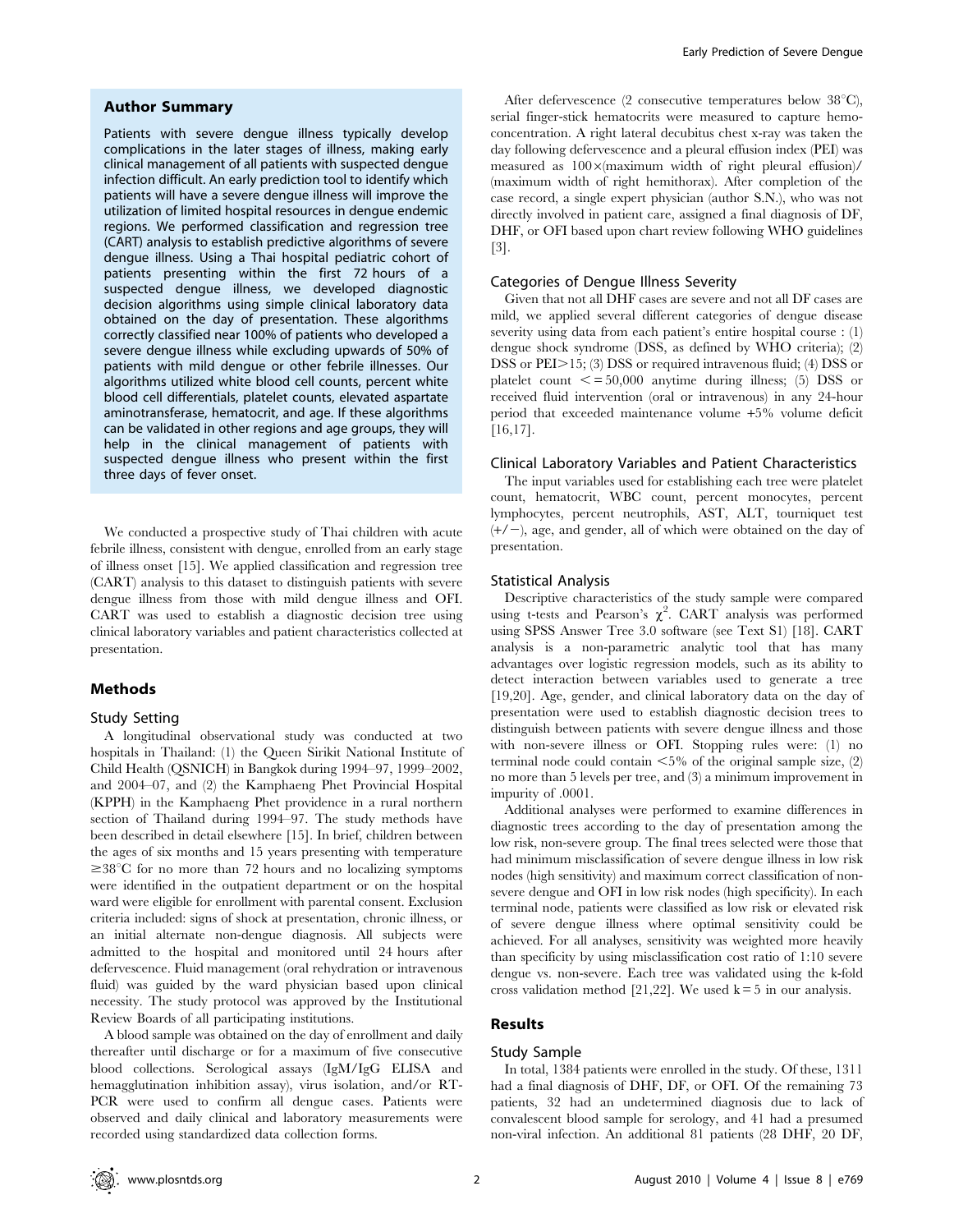and 33 OFI) were missing one or more variables of interest on the day of presentation and were excluded from the analysis. Table 1 describes the 1230 patients included in the analysis. Among these, 208 had a final physician diagnosis of DHF (53 grade 1, 118 grade 2, 36 grade 3, 1 grade 4), 374 had DF, and 648 had OFI. Secondary infections accounted for 81.9% of all dengue infections (74.6% of DF cases and 95.2% of DHF cases). The majority of dengue infections were DENV1 (40.7%). Table 2 indicates the number of patients with severe dengue based on different definitions as well as how trees produced with each of the definitions (Outcome variable for tree) performed when severity was defined differently (Outcome variable for evaluation of tree).

#### Classification Tree for Dengue Shock Syndrome

Trees were generated for each of the five categories of severe dengue illness. As summarized in Table 2 and shown in Figure 1 (Tree 1), the tree that provided the best distinction on the day of presentation categorized severe dengue as DSS. The initial splitting variable in the tree is WBC count; other variables in the tree include percent monocytes, platelet count, and hematocrit. The tree resulted in five terminal nodes, of which three are considered low risk and two are considered elevated risk. The three low risk nodes are 1) WBC $>8500$ , 2) WBC $\leq$  = 8500 and percent monocytes  $> 9.0$ , and 3) WBC $\lt$  = 8500, percent mono- $\text{cvtes} \le 9.0$ , platelet count  $>160200$ , and hematocrit $>40\%$ . The two nodes considered elevated risk of severe dengue were 1)  $WBC \le 8500$ , percent monocytes  $\le 9.0$ , and platelet count  $\epsilon$  = 160200 (64.9% of patients with severe dengue) and 2)  $WBC \le 8500$ , percent monocytes $\le 9.0$ , platelet count  $>160200$ , and Hct $\leq$  = 40 (32.4% of patients with severe dengue).

A total of 576 (48.3%) patients with non-severe dengue are classified correctly in the low risk group at the cost of misclassifying one patient who later manifested DHF grade 3. The initial splitting variable correctly classified 384 (32%) of the patients with non-severe dengue. The patients that were correctly classified as low risk included 63.7% of all OFI, 32.1% of all DF, 41.5% of all DHF grade 1, and 17.8% of all DHF grade 2. Patients with nonsevere dengue illness were more likely than patients with OFI to be classified as elevated risk of severe dengue (70.1% of non-severe dengue versus 36.3% of OFI).

Among the 617 (51.7%) patients with non-severe illness that were classified as elevated risk, the median day of presentation

was 72 hours after illness onset and the average length of hospital stay was 6.8 days; patients with non-severe dengue that were correctly classified had a median day of presentation of 48 hours after illness onset and an average length of hospital stay of 7.3 days. To assess differences according to the day of presentation, the tree was applied using data from patients with non-severe illness at 72 hours among patients who were still febrile. In this group of low risk patients, the percent correctly classified as low risk decreased slightly from 48% to 44% (data not shown).

#### Classification Tree Using DSS or PEI>15

Figure 2 shows a diagnostic decision tree in which severe disease was defined as DHF grade  $3$  or  $4$  or  $PEI > 15$  (Tree 2). This disease categorization added nine patients with DHF grade 1 and 37 patients with DHF grade 2. No patients diagnosed with OFI or DF had a  $PEI > 15$ . For this tree, the initial splitting variable was WBC count; other variables in the tree include AST, percent neutrophils, platelet count, and age. There are eight terminal nodes, of which five are considered low risk and three are considered elevated risk. The five low risk nodes are 1) WBC $>$ 13700, 2) WBC $\le$  = 13700, AST 36–50, and platelet count  $>$ 282000, 3) WBC $\lt$  = 13700, AST 36–50, platelet count  $\leq$  = 282000, and age $\leq$  = 6.75, 4) WBC $\leq$  = 13700,  $\text{AST} \leq 35$ , and percent neutrophils $\leq 68\%$ , and 5)  $WBC \le 13700$ ,  $AST \le 35$ , percent neutrophils $> 68\%$ , and platelet count.>291000. The three elevated risk nodes are 1)  $WBC \le 13700$ ,  $AST \ge 50$  (72.3% of patients with severe dengue), 2) WBC $\lt$  = 13700, AST 36-50, platelet count  $\lt$  = 282000, and age>6.75 (16.9% of patients with severe dengue), and 3)  $WBC \le 13700$ ,  $AST \le 35$ , percent neutrophils $> 68\%$ , and platelet count $\le$  = 291000 (9.6% of patients with severe dengue).

This tree correctly classified 505 (44%) patients with non-severe dengue at the cost of misclassifying one patient with severe dengue. The misclassified patient was diagnosed with DHF grade 2 and had PEI of 25.8. All patients with DHF grade 3 or grade 4 were correctly classified in this tree as elevated risk of severe dengue. Among the 505 patients correctly classified as low risk of severe dengue, 380 were OFI (58.6% of OFI), 105 were DF (28.1% of DF), and 20 were DHF grade 1 or 2 (16.0% of non-severe DHF). Patients with non-severe dengue illness were more likely than patients with OFI to be classified as elevated risk. When the tree was applied using data from patients with non-severe illness at

|  |  | <b>Table 1.</b> Study sample characteristics, in the total sample and by final diagnosis. |  |  |  |  |  |  |
|--|--|-------------------------------------------------------------------------------------------|--|--|--|--|--|--|
|--|--|-------------------------------------------------------------------------------------------|--|--|--|--|--|--|

|                        |                           |                    |                                           | Length of observational                                   |  |
|------------------------|---------------------------|--------------------|-------------------------------------------|-----------------------------------------------------------|--|
|                        | Age (mean, 95% Cl, years) | Gender (m:f ratio) | Days ill at presentation<br>mean (median) | period (24 hours after<br>defervescence)<br>mean(median)* |  |
| DHF                    |                           |                    |                                           |                                                           |  |
| Grade $1 (n = 53)$     | 8.4(7.4, 9.4)             | 2.3                | 2.0(2)                                    | 6.2(6)                                                    |  |
| Grade 2 $(n = 118)$    | $9.1$ $(8.5, 9.6)$        | 1.3                | 2.3(2)                                    | 6.4(6)                                                    |  |
| Grade 3/4              | 8.5(7.6, 9.4)             | 0.9                | 2.4(2)                                    | 7.3 $(7)$ ***                                             |  |
| $(n=37)$ <sup>**</sup> |                           |                    |                                           |                                                           |  |
| $DF (n = 374)$         | 8.6(8.4, 8.9)             | 1.1                | 2.1(2)                                    | 6.3(6)                                                    |  |
| OFI $(n = 648)$        | $7.1$ (6.8, 7.3)          | 1.2                | 1.8(2)                                    | 5.3(5)                                                    |  |

\*Includes only those patients who remained in the study until the end of the observational period (50 DHF grade1; 110 DHF grade 2; all DHF grade 3 and 4; 327 DF; 495 OFI).

\*\*Only 1 patient had DHF grade 4; this subject was combined with DHF grade 3 for analysis.

\*\*\*DHF grade 3 or 4 had longer observational periods when compared to patients with DHF grade 1 and 2, DF, or OFI (p<.001).

doi:10.1371/journal.pntd.0000769.t001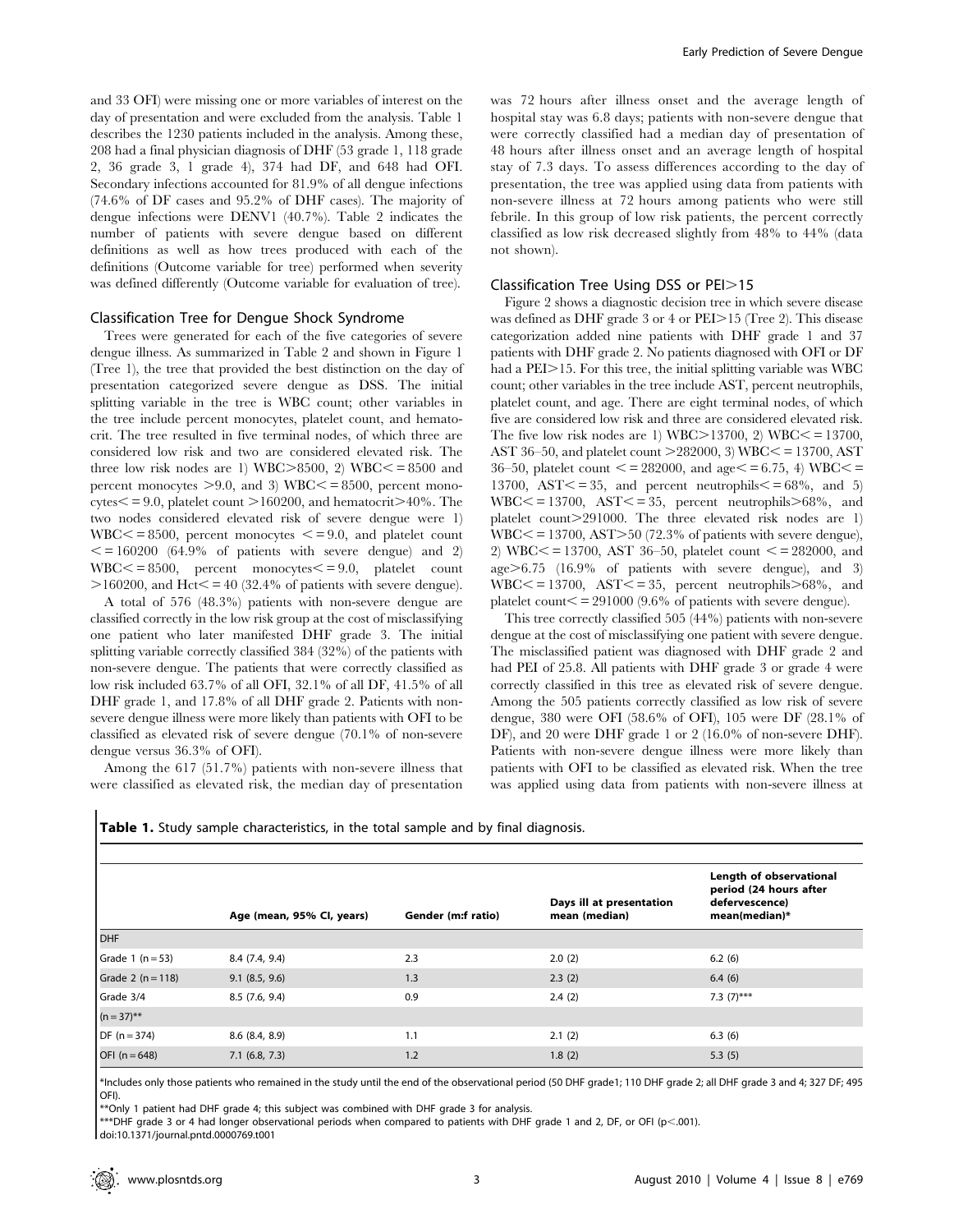Table 2. CART analysis using different categories of severe dengue illness.\*

| <b>Tree</b>             | <b>Outcome variable for</b><br>generating tree** | <b>Outcome variable for</b><br>evaluation of tree <sup>†</sup> | % Misclassified severe<br>dengue $($ # classified as low<br>risk/total severe)¶ | % Correctly classified<br>non- severe (# classified as<br>low risk/total non-severe) <sup>11</sup> |
|-------------------------|--------------------------------------------------|----------------------------------------------------------------|---------------------------------------------------------------------------------|----------------------------------------------------------------------------------------------------|
|                         | Severity Category 1                              | Severity Category 1                                            | 2.7%                                                                            | 48.3%                                                                                              |
|                         |                                                  |                                                                | (1/37)                                                                          | (576/1193)                                                                                         |
|                         |                                                  | Severity Category 2                                            | 16.9%                                                                           | 49.1%                                                                                              |
|                         |                                                  |                                                                | (14/83)                                                                         | (563/1147)                                                                                         |
|                         |                                                  | Severity Category 3                                            | 16.8%                                                                           | 51.1%                                                                                              |
|                         |                                                  |                                                                | (25/149)                                                                        | (552/1081)                                                                                         |
|                         |                                                  | Severity Category 4                                            | 12.5%                                                                           | 52.1%                                                                                              |
|                         |                                                  |                                                                | (20/160)                                                                        | (557/1070)                                                                                         |
|                         |                                                  | Severity Category 5                                            | 17.6%                                                                           | 48.6%                                                                                              |
|                         |                                                  |                                                                | (12/68)                                                                         | (565/1162)                                                                                         |
| $\overline{2}$          | Severity Category 2                              | Severity Category 1                                            | 0.0%                                                                            | 42.2%                                                                                              |
|                         |                                                  |                                                                | (0/37)                                                                          | (504/1193)                                                                                         |
|                         |                                                  | Severity Category 2                                            | 1.2%                                                                            | 44.0%                                                                                              |
|                         |                                                  |                                                                | (1/83)                                                                          | (505/1147)                                                                                         |
|                         |                                                  | Severity Category 3                                            | 9.4%                                                                            | 45.5%                                                                                              |
|                         |                                                  |                                                                | (14/149)                                                                        | (492/1081)                                                                                         |
|                         |                                                  | Severity Category 4                                            | 5.0%                                                                            | 46.5%                                                                                              |
|                         |                                                  |                                                                | (8/160)                                                                         | (498/1070)                                                                                         |
|                         |                                                  | Severity Category 5                                            | 8.8%                                                                            | 43.0%                                                                                              |
|                         |                                                  |                                                                | (6/68)                                                                          | (500/1162)                                                                                         |
| $\overline{3}$          | Severity Category 3                              | Severity Category 3                                            | 34.9%                                                                           | 72.1%                                                                                              |
|                         |                                                  |                                                                | (52/149)                                                                        | (779/1081)                                                                                         |
| $\overline{\mathbf{4}}$ | Severity Category 4                              | Severity Category 4                                            | 42.5%                                                                           | 81.5%                                                                                              |
|                         |                                                  |                                                                | (68/160)                                                                        | (872/1070)                                                                                         |
| 5                       | Severity Category 5                              | Severity Category 5                                            | 42.6%                                                                           | 77.3.0%                                                                                            |
|                         |                                                  |                                                                | (29/68)                                                                         | (898/1162)                                                                                         |

\*Severity Category 1: DSS (DHF grade 3 or 4).

Severity Category 2: DSS or PEI>15.

Severity Category 3: DSS or required intravenous fluid resuscitation during hospitalization.

Severity Category 4: DSS or had min platelet count  $\lt$  = 50,000 during hospitalization.

Severity Category 5: DSS or received fluid intervention (oral or intravenous) >5% volume deficit above maintenance.

\*\*Severity category used to generate tree.

<sup>†</sup>Severity category used to evaluate the tree that was generated using another severity category (Column 2).

" ''Severe dengue'' refers to criteria in Column 3.

""''Non-severe dengue'' refers to criteria in Column 3.

doi:10.1371/journal.pntd.0000769.t002

72 hours, the percent of non-severe cases correctly classified as low risk increased from 44% to 50%.

# Classification Tree Using Other Categories of Dengue Disease Severity

We assessed the generalizability of our trees using other categories of dengue disease severity (Table 2). For example, when applying the tree that was generated using DSS as the only criterion for dengue disease severity (Tree 1) to different categories of severity, the percentage of patients with a severe dengue illness that were misclassified as low risk ranged from 12.5% to 17.6% and the percentage of patients with non-severe illness that were correctly classified ranged from 48.6% to 52.1%. All additional trees (Trees 3–5) had moderate specificity but limited sensitivity (Table 2), with a misclassification of severe dengue as low risk ranging from 34.9% to 42.6% and a correct classification of nonsevere illness ranging from 72.1% to 81.5%. Each tree shared the same initial splitting variable of WBC count (data not shown).

## **Discussion**

Early diagnosis of severe dengue illness not only has the potential to reduce morbidity and mortality, but could also reduce the economic impact of dengue illness by decreasing the duration of hospitalization and the number of patients who will develop shock. We identified two diagnostic algorithms using early clinical laboratory indicators and patient characteristics that could distinguish patients with severe dengue from those with non-severe dengue or other febrile illnesses within the first 72 hours of illness.

When applying these trees to other (broader) categories of disease severity, a high sensitivity was still achieved. Previous studies have shown that modified definitions of dengue disease severity have better agreement with a treating physician's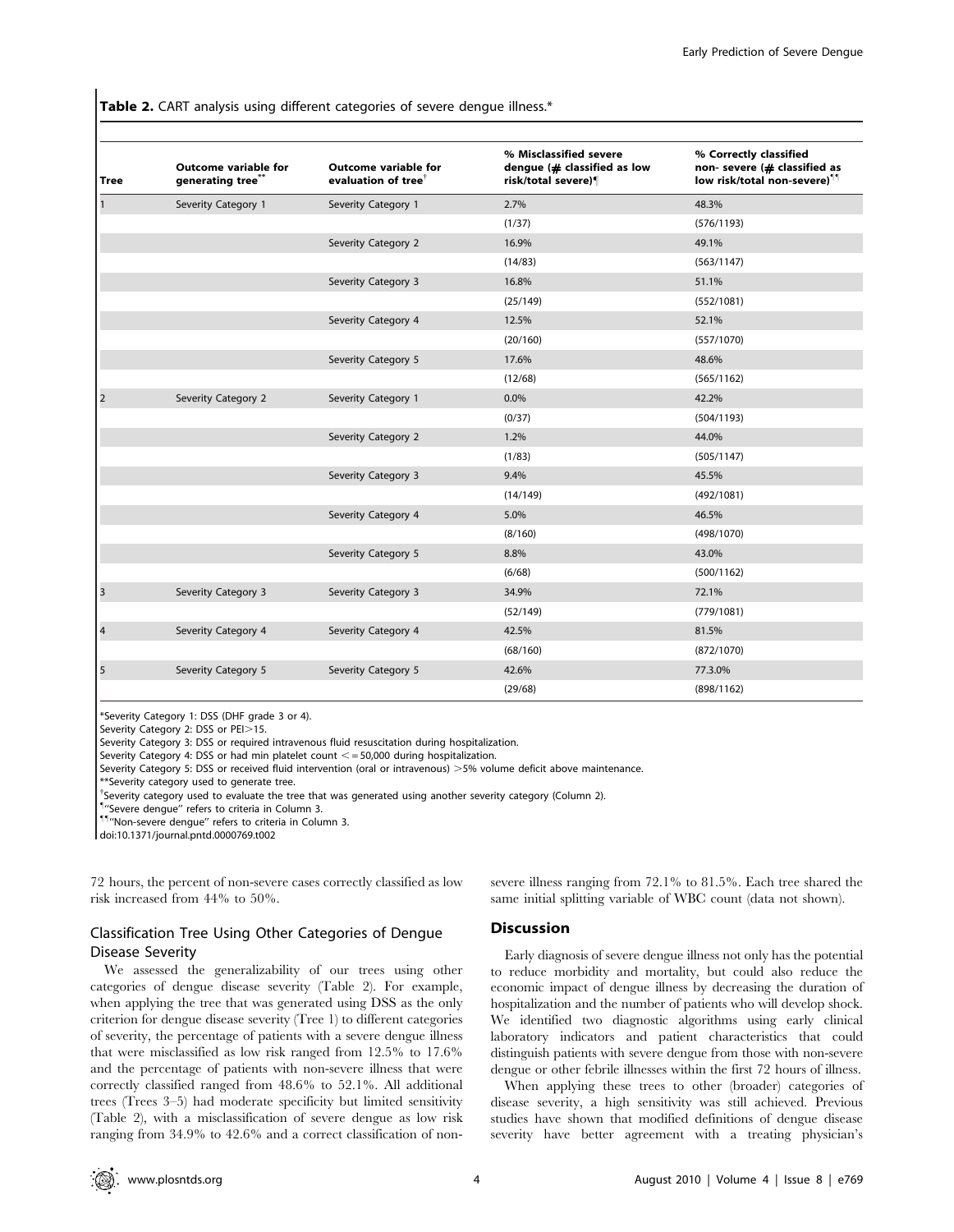

Figure 1. CART algorithm #1 for identifying patients who subsequently developed severe dengue (defined as WHO criteria for dengue shock syndrome, DSS) using clinical laboratory data obtained within the first three days of illness. Each node is shown with the selected splitting variable, the number of patients with severe/non-severe or OFI, and the proportion of each from the parent node. Terminal nodes are marked as 'elevated risk' of severe dengue illness, outlined in red, and 'low risk' of severe dengue, outlined in blue. doi:10.1371/journal.pntd.0000769.g001

assessment when compared to strict adherence to WHO criteria [4,7,23,24]. For any classification of dengue disease severity utilized, a high proportion of patients with non-severe dengue or other febrile illness were correctly classified as low risk of severe dengue (Table 2). These data suggest that patients classified as 'elevated risk' of severe dengue based on these algorithms should be treated and managed more aggressively; in comparison, our data suggest that patients classified as 'low risk' of severe dengue could be safely managed on an outpatient basis.

The single patient with severe dengue that was misclassified in Tree 1 presented within the first 24 hours of illness, had an initial WBC count of 13700, and was diagnosed with DHF grade 3. Five other patients with severe dengue in Tree 1 also presented within the first 24 hours and yet were correctly classified as elevated risk. When we further investigated the effect of day of presentation by using day 3 data from all non-severe cases, we found that day of presentation had little effect on the sensitivity of Trees 1 and 2 (within the first 72 hours); Tree 1 still correctly classified 44% of the non-severe cases as low risk of severe dengue infection and, in Tree 2, the percent correctly classified as low risk increased from 44% to 50%.

Many of the variables used in our decision algorithms have been shown to distinguish between patients with dengue and patients with OFI in other settings [25]. Trees 1 and 2 have an initial splitting variable of WBC count, which reinforces the reported utility of this variable in distinguishing severe dengue illness within the first days of illness [25–29]. Both trees included nodes using platelet count as the splitting variable. Thrombocytopenia is a hallmark of severe dengue disease, although it frequently occurs in DF as well [3]. Platelet counts are able to distinguish between patients with dengue and OFI [25,28]. However, when producing a tree using a minimum platelet count of  $\leq$  = 50,000 as part of the categorization of severity (Severity category 4), the tree misclassified 42.5% of patients with severe dengue (Table 2). These data suggest that thrombocytopenia is not a specific marker for severe disease in the early febrile phase of dengue illness.

One criticism of CART analysis is that the cutoff values may not be clinically meaningful. However, when we re-defined the cutoff values for Trees 1 and 2 the results maintained a high sensitivity. For example, in Tree 1 when we rounded platelet count to 160,000, the results remained the same. In Tree 2, when we rounded the cutoffs of platelet count to 290,000 and 280,000, percent neutrophils to 70%, and age to 7, the tree correctly classified 45.9% of the non-severe cases while still achieving 94.0% sensitivity for severe cases.

Interestingly, many of the cutoff lab values in our decision trees fall within the 'normal' range; this suggests that established 'normal' ranges for routine laboratory tests have low sensitivity to detect clinically relevant changes. For example, some variables, such as hematocrit are normal early in the course of disease but appear to be able to predict those children who will later develop severe disease, often associated with hemoconcentration, as seen in the final node of Tree 1. We interpret this to indicate an interaction with the outcome of severe dengue and the other clinical values used in this Tree.

Tanner and colleagues published an analysis establishing dengue decision trees; however, their analysis was based on only three WHO-defined DHF cases and it was unclear if these three cases met other objective criteria for severity [30]. In contrast, our study has 37 cases of more severe WHO-defined DSS and 171 cases of DHF grade 1 or 2. We also applied other criteria that could classify patients with dengue as having severe illness. Their study included a platelet count of  $<$  50,000 as part of the definition of severe dengue, and the resulting tree was limited in its sensitivity (82.6%) [30]. Although the tree had a high specificity, sensitivity is a more important clinical consideration in the detection of severe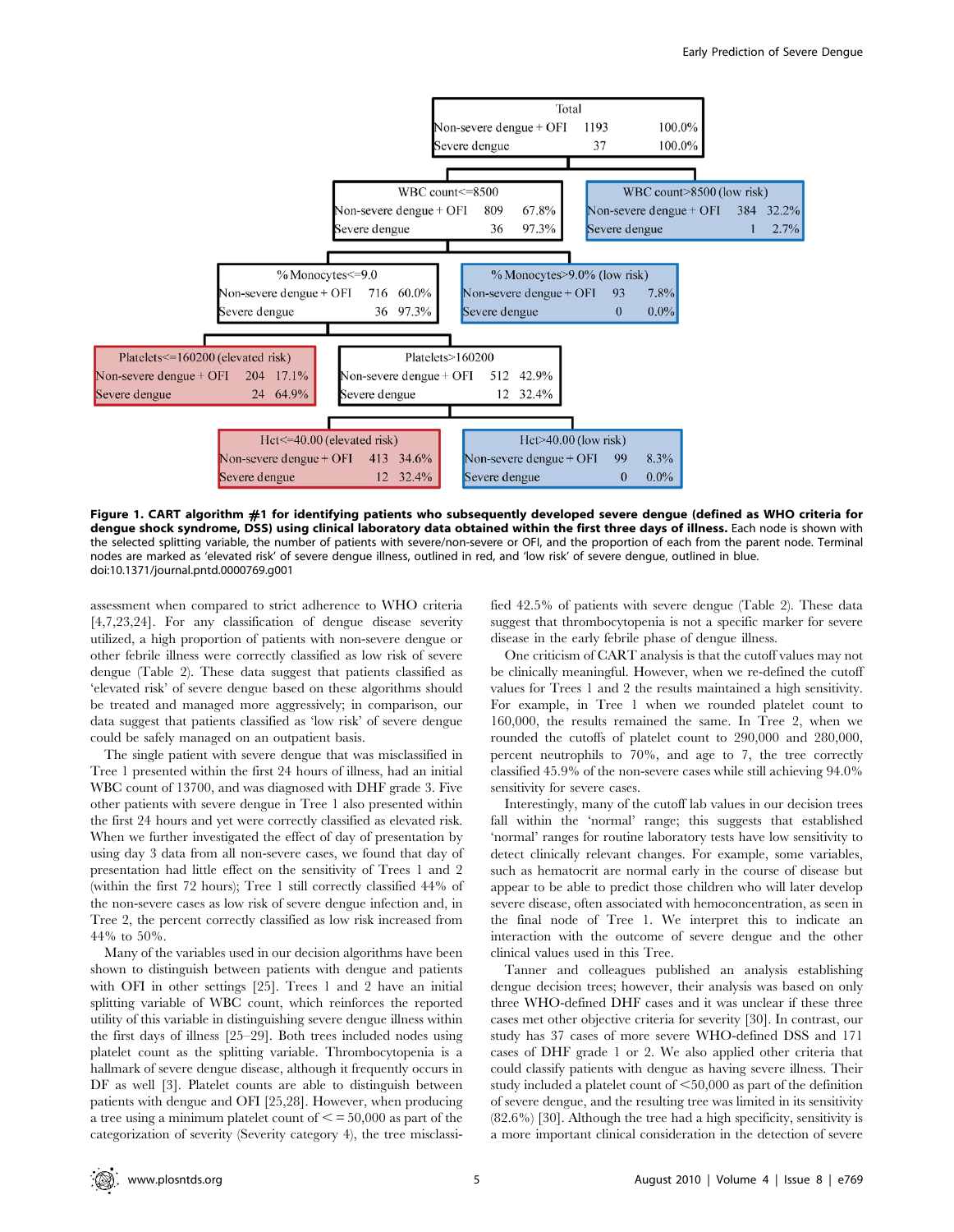

Figure 2. CART algorithm #2 for identifying patients who subsequently developed severe dengue (defined as WHO criteria for dengue shock syndrome, DSS, or dengue with significant pleural effusion) using clinical laboratory data obtained within the first three days of illness. Pleural effusion index (PEI)>15 was used as the criterion for significant pleural effusion. Each node is shown with the selected splitting variable, the number of patients with severe/non-severe or OFI, and the proportion of each from the parent node. Terminal nodes are marked as 'elevated risk' of severe dengue illness, outlined in red, and 'low risk' of severe dengue, outlined in blue. doi:10.1371/journal.pntd.0000769.g002

disease. A more recent decision tree study by Lee and colleagues found a history of clinical bleeding, serum urea and serum protein to distinguish between patients with DF and patients with DHF; however, both studies have limited clinical utility as a predictive algorithm for patients with severe dengue because virologic confirmation of dengue infection is not known at presentation

[30,31]. Our study identifies those with severe dengue illness among all suspected dengue cases.

Our study is subject to some limitations. First, our study included only pediatric patients at two hospitals in Thailand. However, because the majority of dengue cases in Thailand and other regions of Southeast Asia are children, our findings are